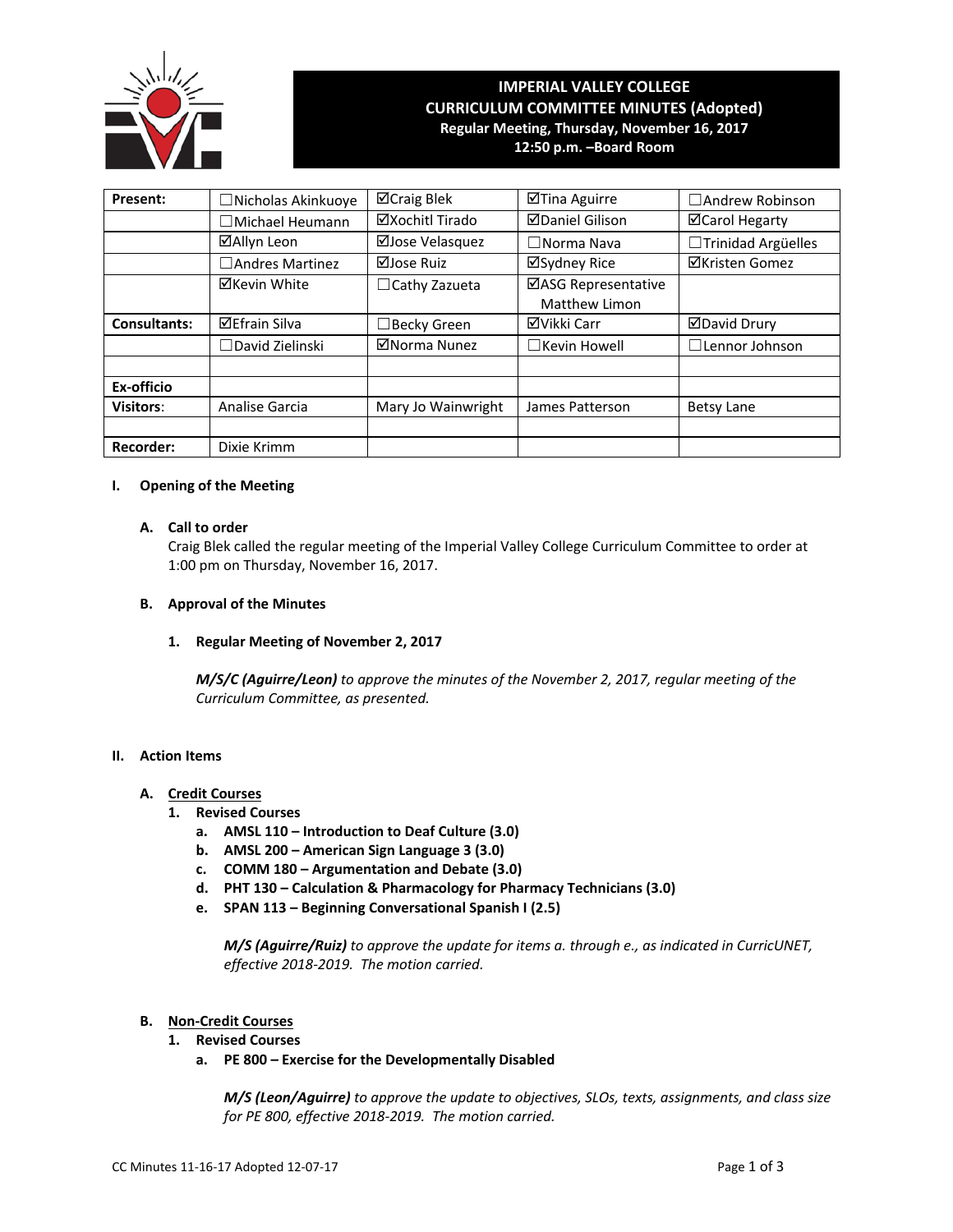# **C. Degrees and Certificates**

## **1. Revised Certificate**

**a. Emergency Medical Services Certificate**

*M/S (Aguirre/Leon) to approve the revision to the Emergency Medical Services Certificate, effective 2018-2019, as presented. The motion carried. \* To update the prerequisite to the program to include BIOL 090.*

## **D. Prioritization Lists**

*M/S (Leon/Nunez) to approve the prioritization list(s) by electronic vote. The motion carried.*

# **E. Class Size**

*M/S (Aguirre/Gilison) to approve the recommendation to set the same class size (class caps) for all methods of instruction, effective 2018-2019. The motion was tabled. M/S (Aguirre/Gilison) to table the motion until the first meeting in Spring.*

The recommendation would be to have this effective moving forward. Those differences currently established would remain until modified using the procedure in place for class size modification (ref. AP 4020). If a faculty member can prove that they should have a different class size, then the process should be followed which would provide an opportunity to present their individual cases for online class sizes.

Members requested more time to address concerns regarding the language of the motion.

## **F. Code Alignment Project**

*M/S (Leon/Gomez) to approve the application for the code alignment project. The motion carried.*

Proper identification through coding affects funding such as Perkins and allows for a more accurate display of data through the reporting systems such as Data Mart and LaunchBoard.

#### **III. Discussion Items**

None.

#### **IV. Information Items**

#### **1. AB 705**

*AB 705 requires community college districts to maximize the probability that a student will enter and complete transfer-level coursework in math and English within a one-year timeframe by utilizing assessment measures that include high school performance to achieve this goal.*

Norma Nunez – The bill will become effective January 1, 2018

We can still use Accuplacer but must also use other measures which will be provided by the Chancellor's Office. The college is required to use multiple measures. ESL will be given three years to enter transferlevel.

# **2. Articulation Items – Kristen Gomez**

- **a. Back dating of IGETC and CSU GEB courses will no longer be permitted**
	- As of Fall 2018 there will be no back dating for IGETC and CSU GE-B

#### **b. Articulated vs Transferable course credit and developing sound transfer curriculum**

- An articulated course can be used to satisfy a specific requirement, lover-division major preparation or general education requirement at another college or university.
- A transferable course can be used for credit but does not mean it applies toward a student's major.
- All articulated courses are transferable but many transferable courses are not articulated.